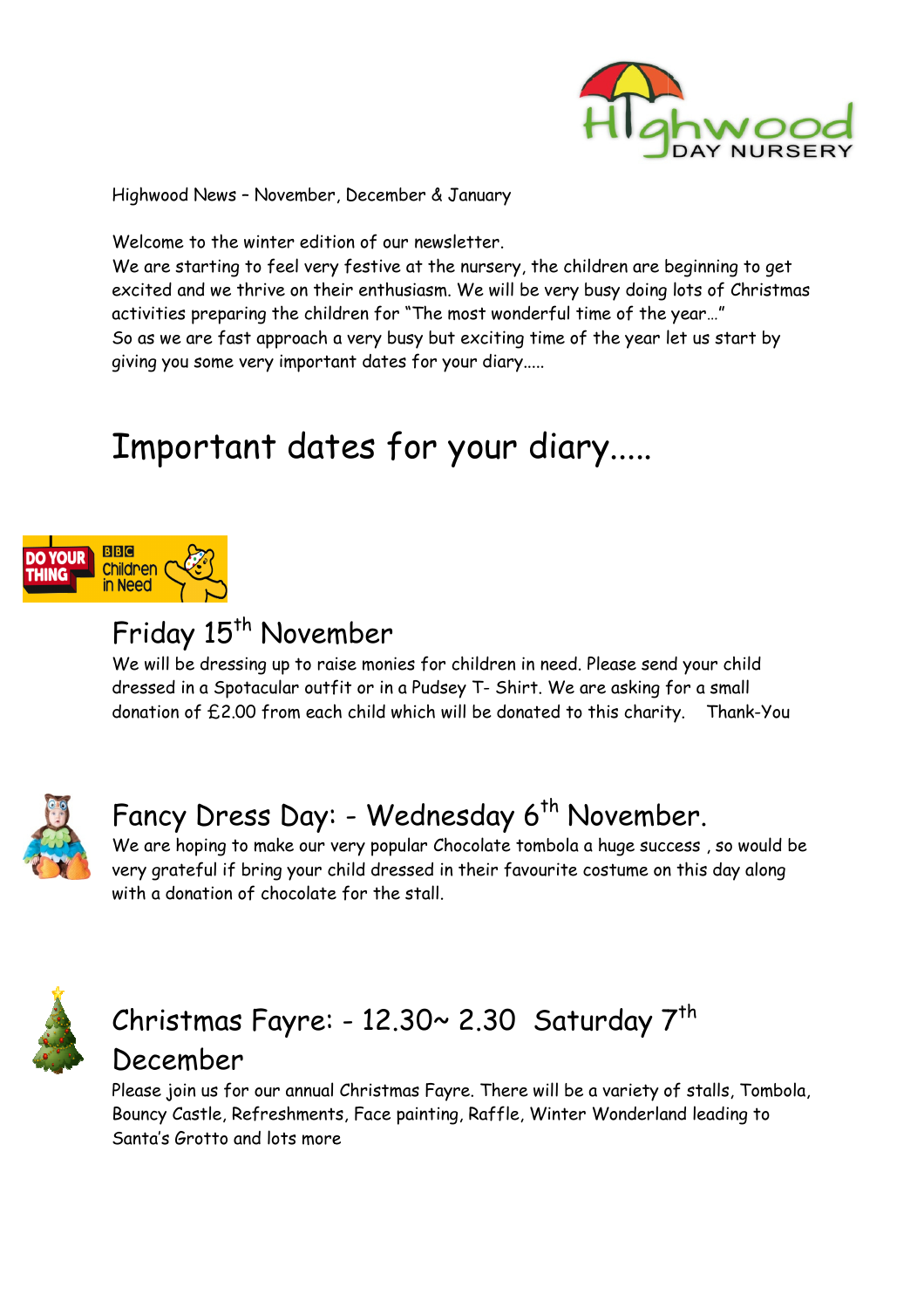

## Christmas Nativity and Carol Concert: - Tuesday  $10^{\sf th}$ December.

Christmas is a wonderful time of year, especially when you are surrounded by children. Our nativity is a special event where staff and our pre-school children work together to celebrate the meaning of Christmas.

The children always look forward to learning the words to new songs and practicing their part ready for the day when we invite parents along to share our nativity performance. Due to health and safety we have to limit the amount of guests to 2 adult per pre-school child, sorry for any inconvenience this may cause.



# Christmas Lunch: - Wednesday 11<sup>th</sup> December

Christmas lunch will be served for all the children attending on this day. Our Nursery Cook, Sue will be making roast turkey with all the trimmings.



### Christmas Party Day: - Thursday 12<sup>th</sup> December

We are expecting a special visitor to the Christmas Party and have been reliably informed that we are booked for an afternoon visit from this very special guest!?!



## Christmas Jumper Day: - Friday 13<sup>th</sup> December

This year it's all about doing your bit in a Christmas knit and supporting Macmillan <u>Cancer Support, Save the Children UK</u> and <u>Make-A-Wish UK</u> So dig out your Christmas jumpers and please donate for these very worthy charities.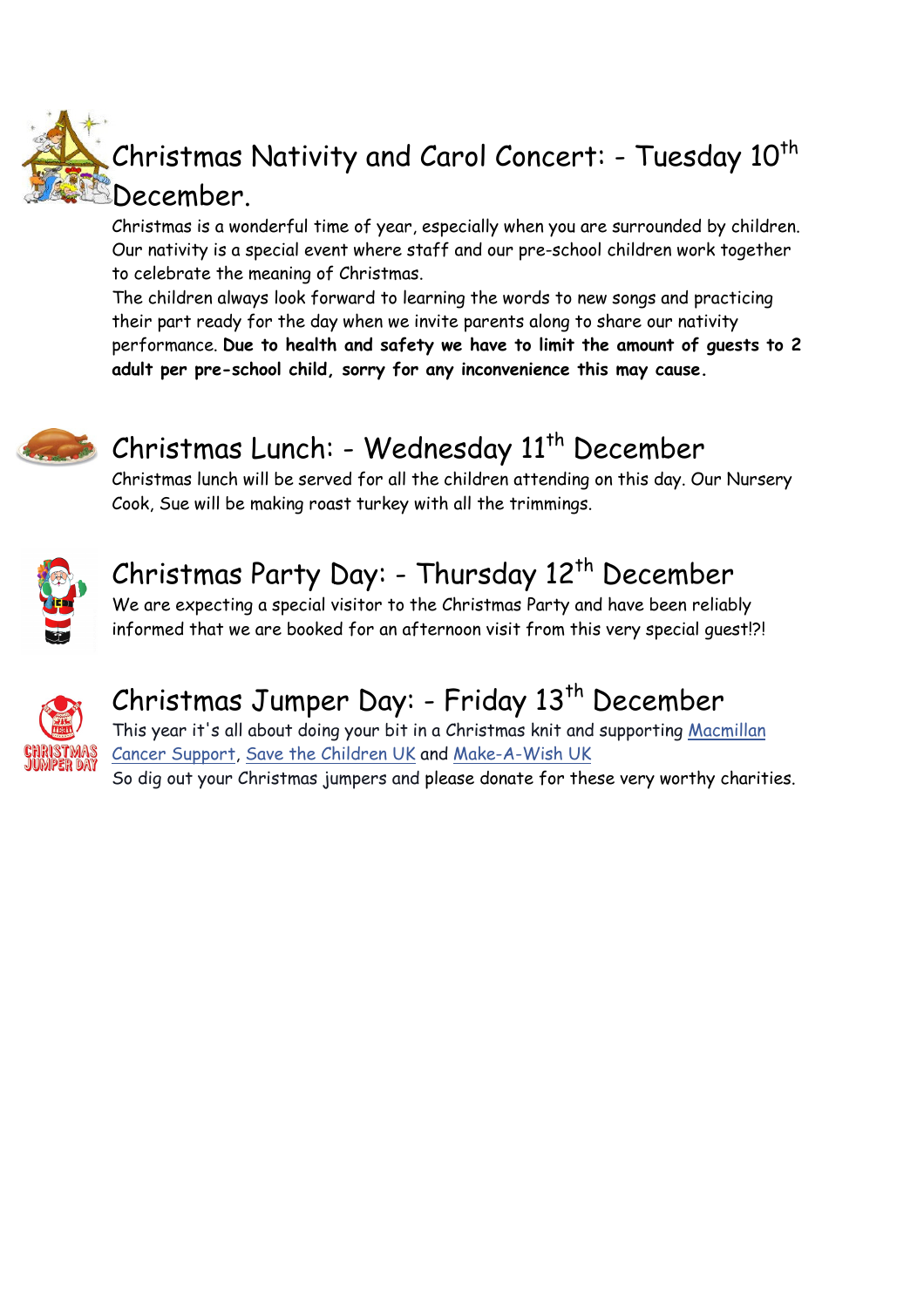### Christmas Opening Times

Friday 13th December All Nursery Grant Funding Finishes.

Tuesday 24th December-Christmas Eve Nursery Closes for Christmas at 4pm

> Thursday 2nd January 2020 Nursery re opens

Monday 6<sup>th</sup> January 2020 Nursery grant funding recommences for the Spring term.

All the staff would like to wish all the parents and children a very Merry Christmas and Happy New Year.

#### General information......

#### Warm Clothes

 Now that Autumn seems to have arrived and its getting a bit cooler, could we please ask parents to ensure that they bring their children into nursery in named appropriate clothes. Children will still be accessing our wonderful outside areas, therefore needing warmer clothing such as jumpers, coats and wellington boots.

We would also be grateful if you could send in a pair of slippers for wearing inside at nursery.

#### Safeguarding

#### Mobile phones

Please can we ask that mobile phones are not used when in the nursery. This is to safeguard all the children in our care. Staff will ask you to wait outside whilst using your mobile.

We are a mobile phone free site.

#### Childs absence

If your child is going to be absent from nursery for any reason, including illness or day out please call or email nursery to let us know and we can adjust the registers accordingly. If we have not heard from you by 10am it is our duty to contact, you via phone or email to ensure the wellbeing of yourselves.

#### Fee Increase

Just a reminder........ Highwood has its annual fee increase in January. Please take extra care when looking at your invoices and note the change in price. If you have any questions regarding this please don't hesitate to speak to us.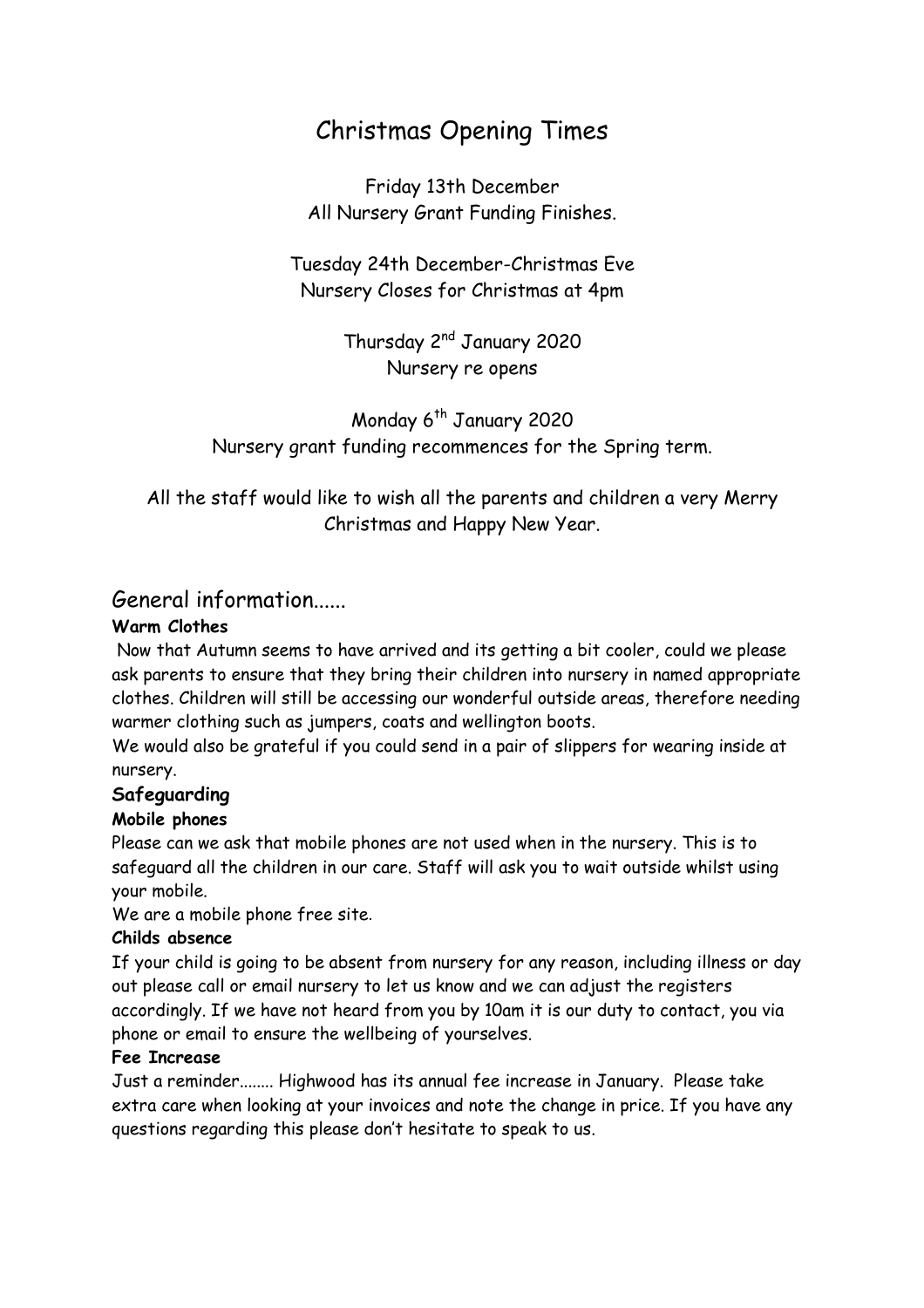

#### Caterpillar Room

The caterpillar room children have collected autumn leaves and used them to make leave prints which helped them to create their autumn display.

The children will be making bright and colourful firework pictures by getting a little messy when exploring the paint with their fingers.

The children will also be creating their own poppy pictures for remembrance Sunday.

As the seasons change we will be updating our display boards for winter, so the children will be very creative making lots of pictures to go on the display. We will be busy making Christmas craft to bring home to share with you.

Physical Development: moving and handling: (8-20) Holds pen or crayon using a whole and (palmar) grasp and makes random marks with different strokes.

We will be changing our treasure basket to include lots of lovely Christmas objects for the children to explore.

Understanding the world: the world : (8-20) Anticipates repeated sounds, sights and actions, e.g. when an adult demonstrates an action toy several times.

We will be introducing Christmas songs and rhymes to sing to the children. Expressive arts and design: (8-20) Move their whole bodies to sounds they enjoy such as music or a regular beat

#### January

We will be updating our treasure baskets for the children to explore winter objects, the children to explore winter hats and gloves and winter objects

The children will be busy exploring paint and ice cubes with this hands developing use of their senses.

To celebrate Chinese New Year we will be making pictures and developing our hand eye co-ordination having fun with the rice and the noodles.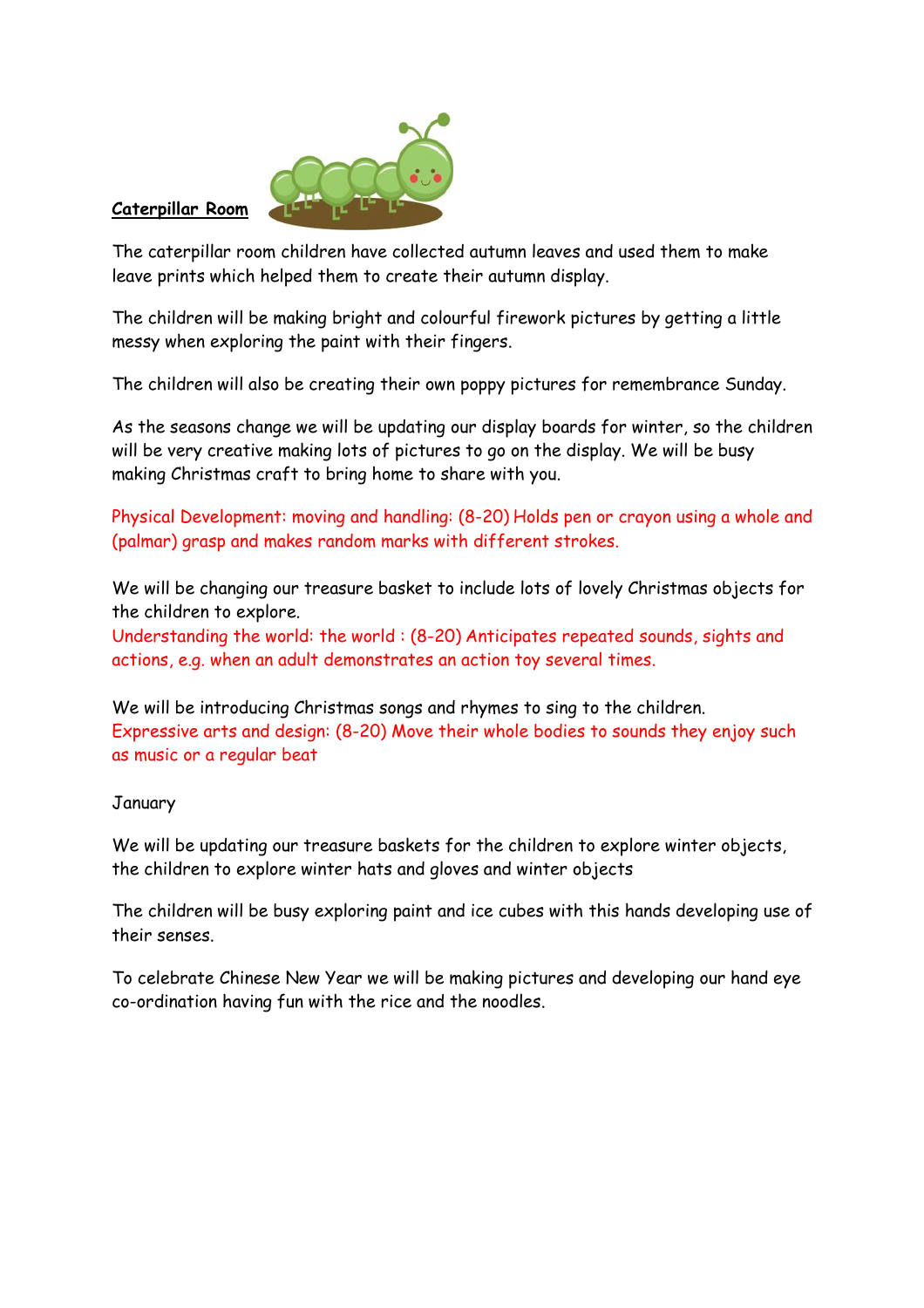

#### Butterfly Room

November :Colour of the month: Orange

To celebrate bonfire night we are going to be getting creative with fluorescent paint and brightly coloured tissue paper to create artwork representing fireworks to update Our Arts and crafts display board.

Expressive Arts and Design: exploring and using media and materials (22-36) " Experiments with blocks, colours and marks"

In relation to bonfire night we will talk about fire safety and about people who help us we will be exploring this using different role play dressing up and props and looking at the people who help us stories. This will give the children a better understanding of special people and jobs that they do.

Expressive arts and design being imaginative (22-36) "Beginning to make believe by pretending"

We are going to be updating our construction display by creating lots of construction art by printing with the different bricks. We will look at the different patterns and textures we can see and feel.

Physical development -Moving and handling 22-36 "Shows control in handling and using jugs to pour, hammers, books and mark making tools"

The seasonal display is now changing to winter. We will create some wintery artwork to go on our winter board. As well as talking about the changes in the weather and what clothes we need to wear.

Understanding the world:The world(22-36)- " Notices detailed features of objects in their environment"

Our free flow area will turn into a Wintery Wonderland and we are going to create a display based on Rudolph the red nosed reindeer along with our winter display so the children are going to be very busy !!

The children are going to be making special gifts for their loved ones to send home nearer to Christmas. We are going to be learning lots of Christmas songs which we hope the children will keep you entertained and sing them for you at home.

Communication and Language: Listening and attention (22-36)" show interest in play with sounds, songs and rhymes"

In January we are going to looking at a new story " We are going on a bear hunt" the children really enjoy this story and therefore we are going on a trip in the back garden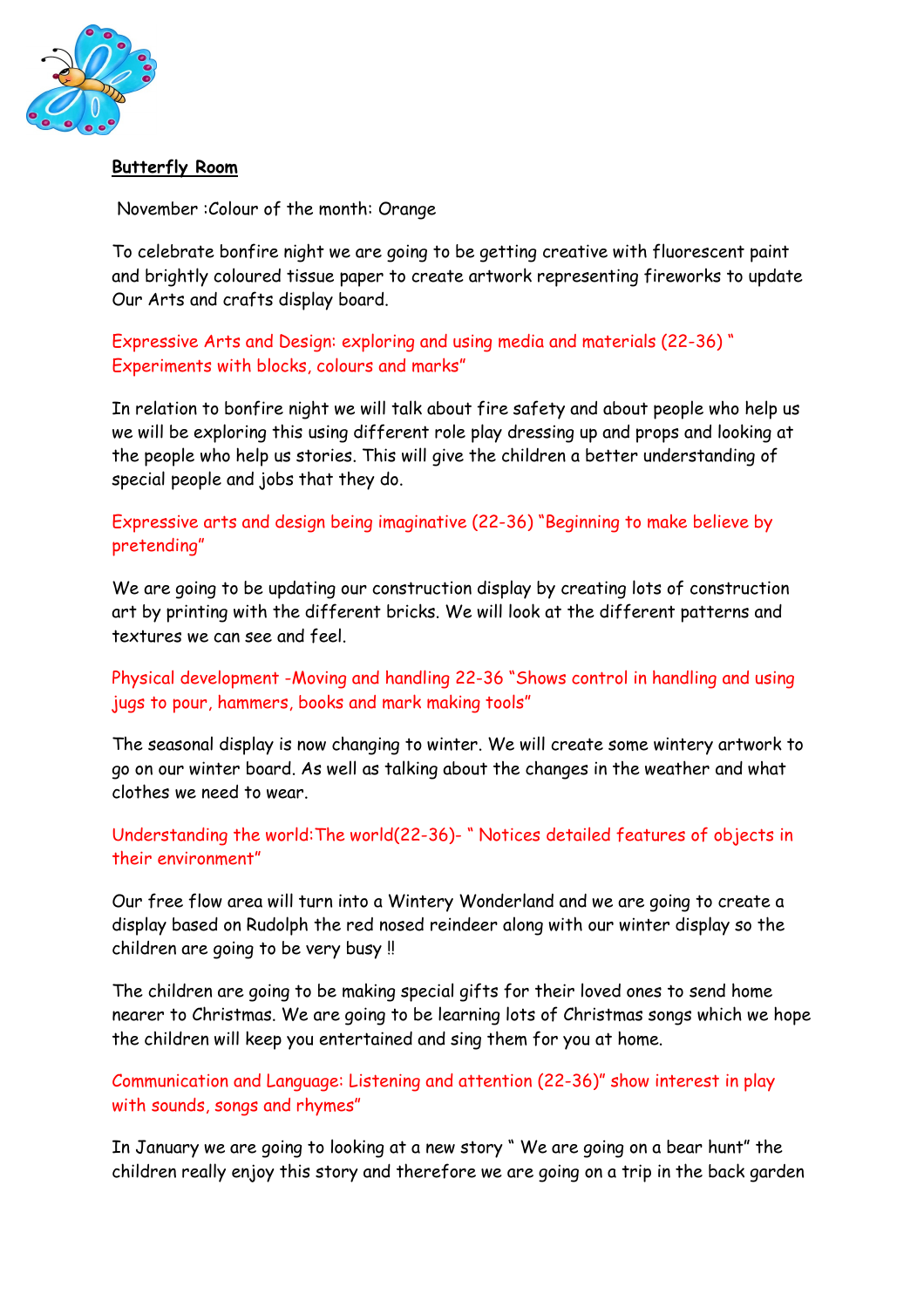to find the bear. We are going to be exploring lots of different environments to link to the story. We will be using the story sack and encourage the children to join in copying sentences and talking about what they see.

Literacy : Reading (22-36)" repeats words or phrases from familiar stories "

We are going to be learning about the Chinese New Year, We will making crafts and enjoy some food tasting where the children can talk about foods they like/dislike.

Physical development : Health and Self care (16-26)-" Develops own likes and dislikes in food and drink "



This month we will begin to explore and show interest in " Bonfire Night" discussing Guy Fawkes and developing listening and attention using memory skills from those they may have heard at the weekend if you have any photographs of any fireworks you have been to please send them to info@highwooddaynursery.co.uk we would love to see them !!

The children will be listening to Frances the firefly story developing their listening and attention throughout story time enabling them to recall and show understanding. Literacy-reading - Listens to stories with increasing attention and recall. Describes main story settings, events and principal characters

We are hoping to arrange a little trip for the children to take the food they have kindly donated to the local food bank to give to those less fortunate.

On Monday 11<sup>th</sup> November we will be having a red day, creating cork printed poppies and having lots of red themed activities related to Remembrance Day supporting our British Values and encouraging the children to take part in a minutes silence to help remember those in battle.

Understanding the world- comment and ask questions about aspects of their familiar world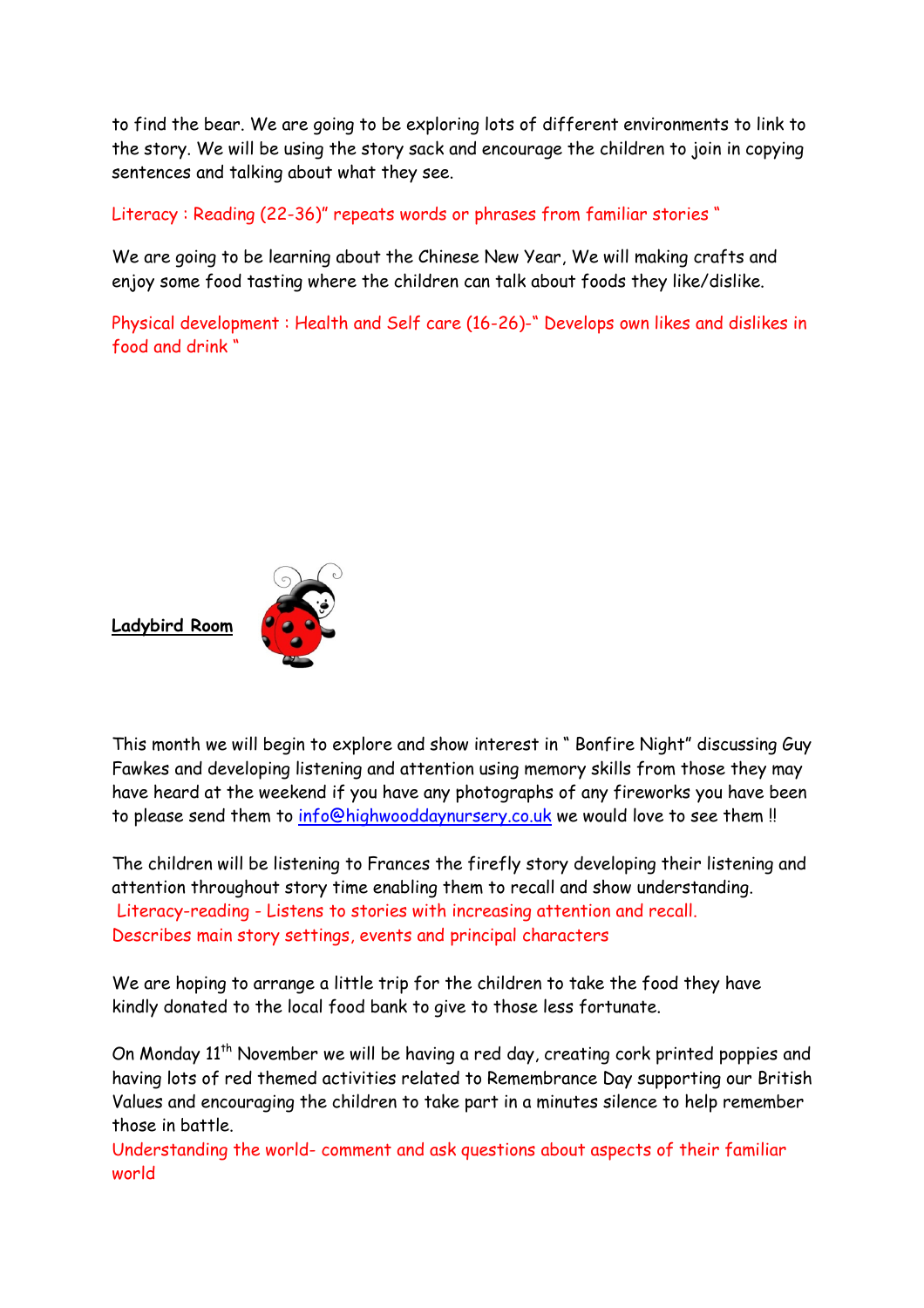Now that autumn has arrived please ensure your child brings a suitable coat and footwear. As Tuesday is Our forest school day and children to explore the natural outdoor and mud kitchen area.

 Understanding the world-(30-50)-Shows care and concern for living things and the environment

#### December

Wow!! How this year has flown?! We will begin our countdown using our sock advent calendar to enable the children to recognise names of personal significance for them receive a yummy treat if their name is inside the sock.

Over the following weeks the children will be listening to the story of " The first Christmas" they will be acting this out as part of their nativity play.. The children will be practising their nativity play and Christmas carols. Please speak to Aimee or Vicki who will discuss your child's role, any words they will need to rehearse at home and whether you may need to supply your child with a costume.

Over the festive period the children will be writing their Christmas wish lists demonstrating their hand eye co-ordination and scissor control to cut out developing confidence when choosing what they would like for Christmas. We will be planning a walk into the environment to the local post office to post our letters to Father Christmas at the North Pole. This will be linked to changing our role play area into a Post office and Santa's work shop encouraging children's imagination and basing it on first hand experiences getting into the festive spirit!

Literacy-sometimes give meaning to marks as they draw/paint.

We will be getting involved in Christmas crafts as well as making cards and gifts for our loved ones. We will be developing our hand eye co-ordination designing our own wrapping paper and using this to wrap up boxes using cellotape and different sizes and shapes. Maths-shape, space and measure-30-50- use shapes appropriately for tasks.

The children will be getting creative making a few special surprises to be sent home to be shared with loved ones. We will be problem solving by categorising Santa's/ Snowmen by size and putting numbers in order by sorting them out from smallest to biggest.

The children will be developing their hand eye co-ordination to make their own paper chains and compare who has made their chain the longest?

Maths – shape, space and measure-30-50- orders two or three items by length or height

The children will be learning about winter festival of light " Hanukkah" a Jewish festival on Friday 20th December, the children will be making some brightly coloured pictures with potato printing and making star formations using lollipop sticks Maths –shape, space, measure- Uses shapes appropriately for tasks.